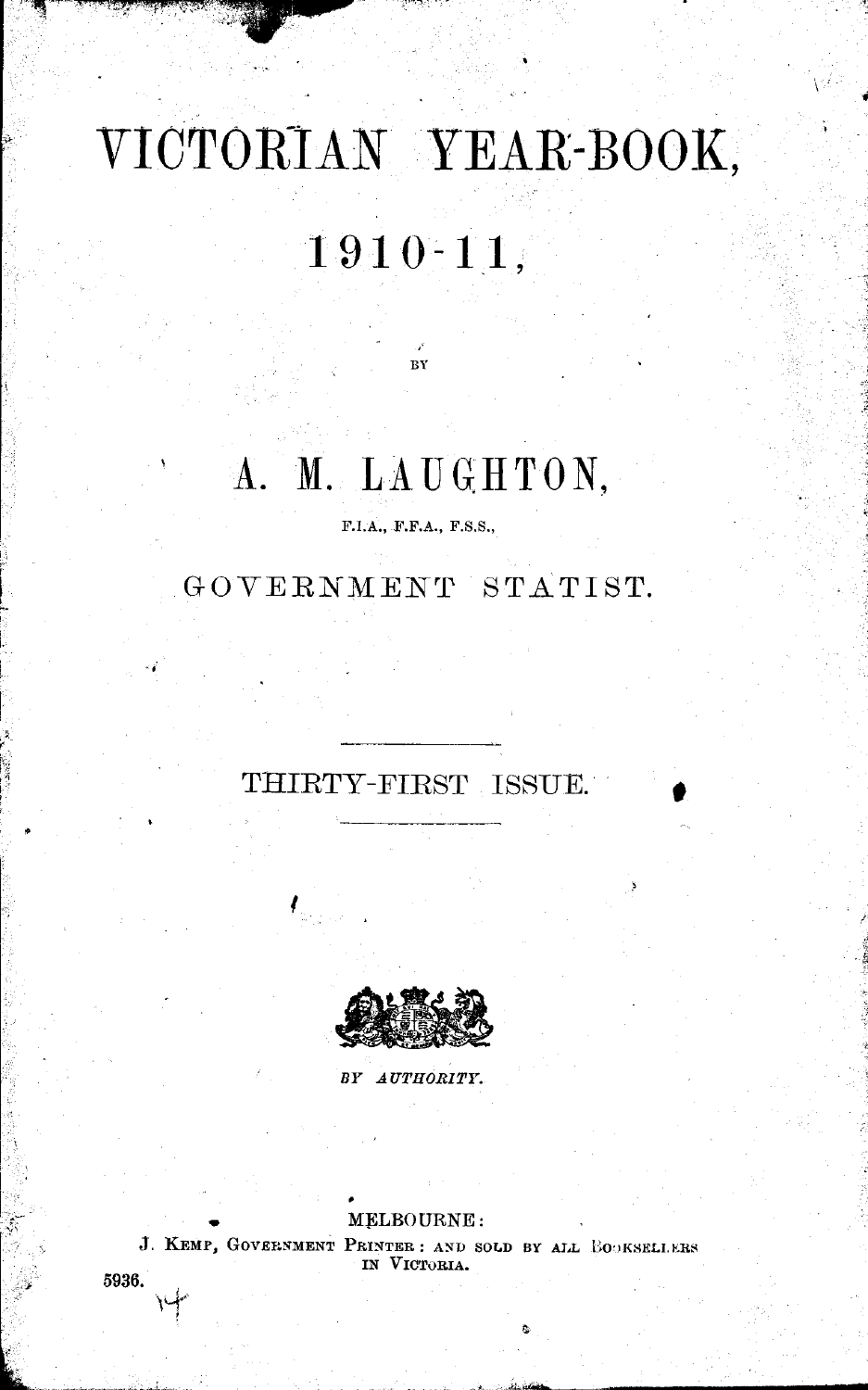This page was added on 11 January 2013 to included the Disclaimer below. No other amendments were made to this Product

## **DISCLAIMER**

Users are warned that this historic issue of this publication series may contain language or views which, reflecting the authors' attitudes or that of the period in which the item was written, may be considered to be inappropriate or offensive today.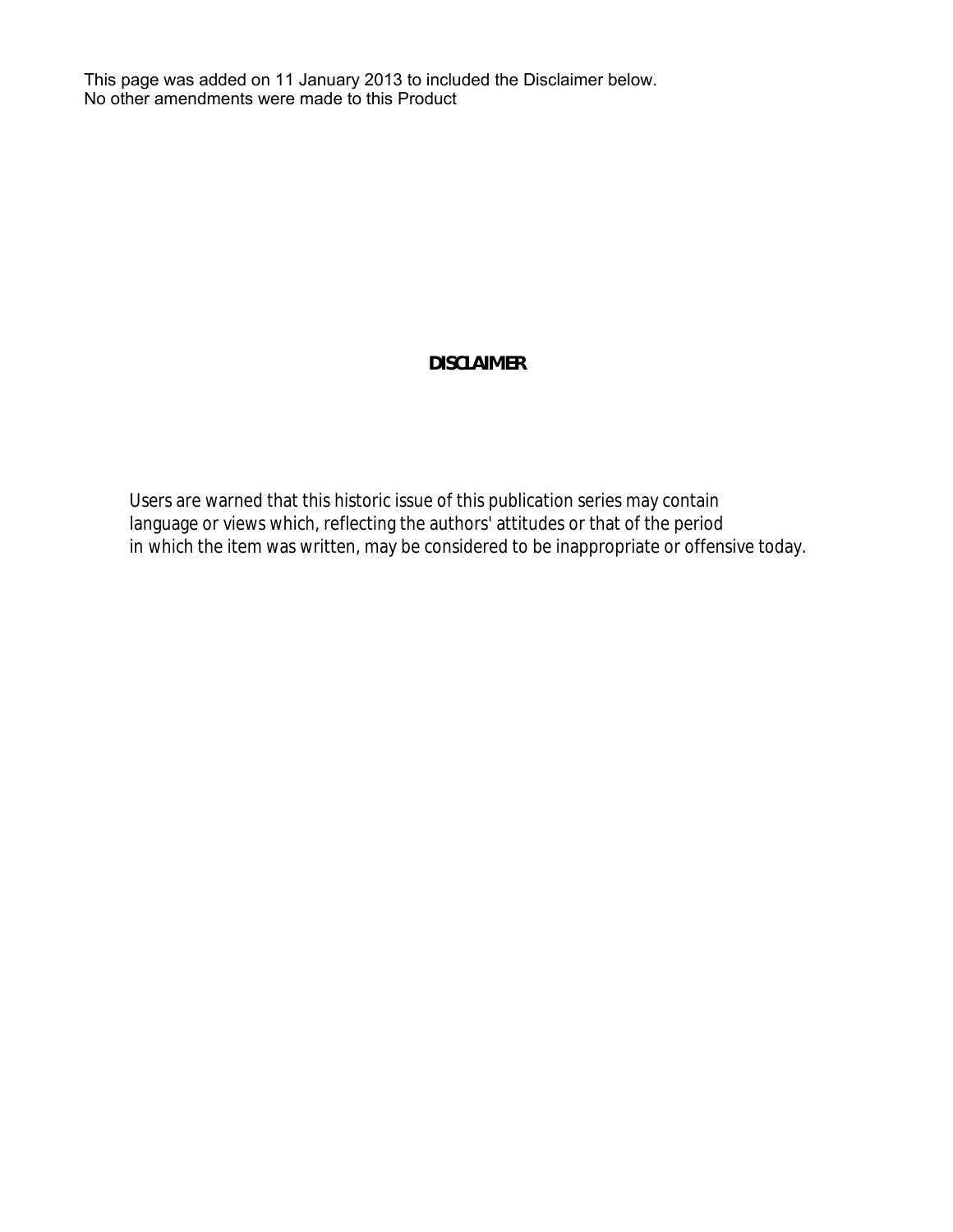## $\ddot{\mathbf{C}} \, \mathbf{O} \, \mathbf{N} \, \mathbf{T} \, \mathbf{E} \, \mathbf{N} \, \mathbf{T} \, \mathbf{S}.$

| MAP OF VICTORIA.                              |  |  | PAGE               |
|-----------------------------------------------|--|--|--------------------|
| <b>GENERAL INDEX</b>                          |  |  | ix to xxxix        |
| INTRODUCTORY REMARKS                          |  |  | 1 to $52$          |
| CONSTITUTION AND GOVERNMENT                   |  |  | 53 to 128          |
| FINANCE                                       |  |  | 129 to 182         |
| MUNICIPAL STATISTICS                          |  |  | 183 to 220         |
| ACCUMULATION                                  |  |  | 221 to 258         |
| SOCIAL CONDITION                              |  |  | 259 to 350         |
| LAW AND CRIME                                 |  |  | 351 to 406         |
| <b>INTERCHANGE</b>                            |  |  | $\dots$ 407 to 458 |
| VITAL STATISTICS-                             |  |  |                    |
| <b>MARRIAGES</b>                              |  |  | 459 to 475         |
| <b>BIRTHS</b>                                 |  |  | 475 to 489         |
| <b>DEATHS</b>                                 |  |  | $-490$ to 548      |
| POPULATION                                    |  |  | 549 to 588         |
| MAP ILLUSTRATING PRODUCTION OF EACH DISTRICT. |  |  |                    |
| PRODUCTION-                                   |  |  |                    |
| LAND SETTLEMENT, WATER SUPPLY, ETC.           |  |  | $.589$ to 622      |
| AGRICULTURAL AND PASTORAL PURSUITS            |  |  | $623$ to $707$     |
| MINING                                        |  |  | 707 to 719         |
| MANUFACTORIES                                 |  |  | 719 to 766         |
| STATISTICAL SUMMARY OF VICTORIA, 1836 TO 1910 |  |  |                    |
|                                               |  |  | 767 to 809         |
| APPENDIX                                      |  |  | 811 to 818         |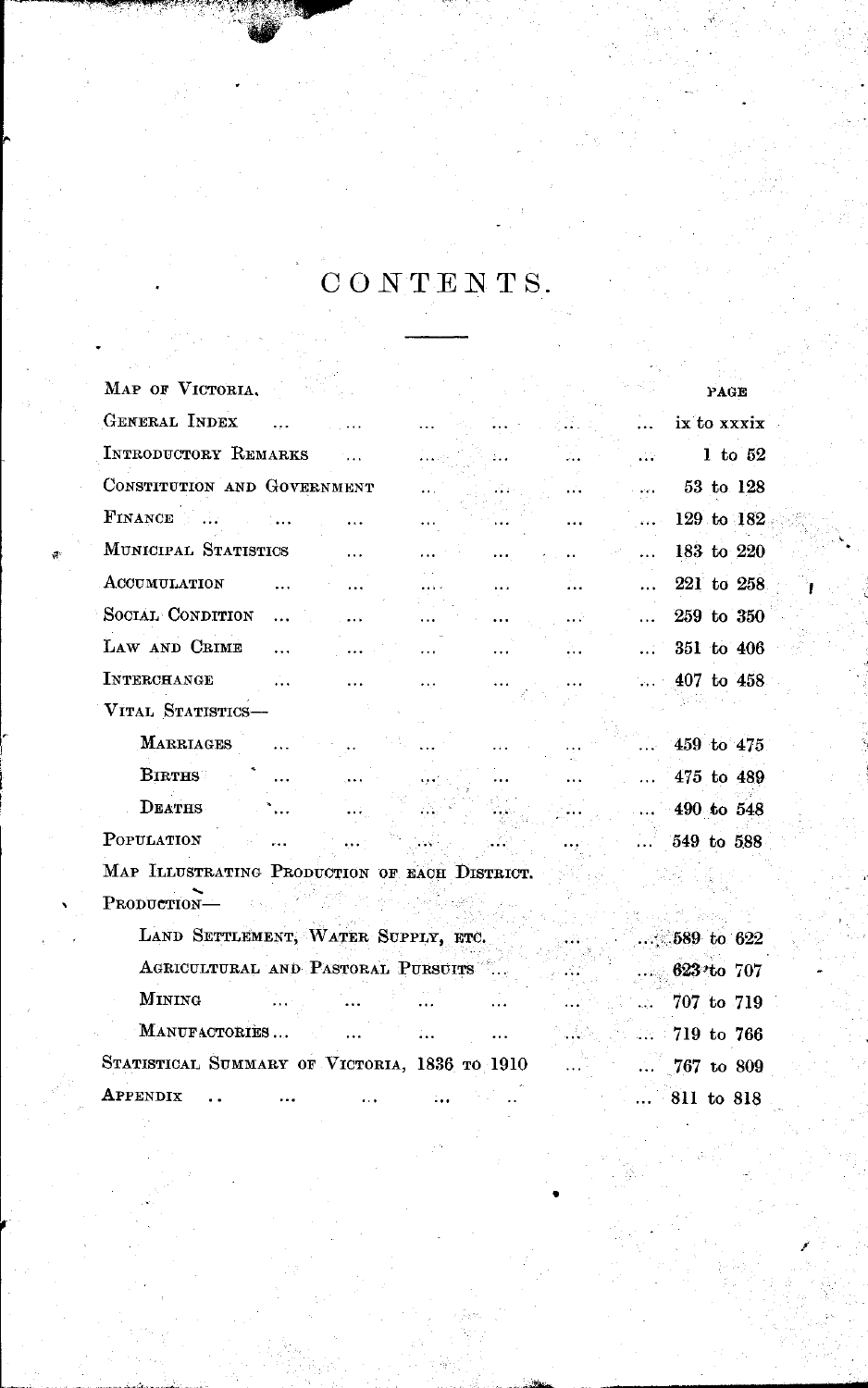### PREFAOE .

**. ,** 

T HIS is the thirty-first issue of the *Victorian Year-Book.* 

The general arrangement adopted in former years has been continued, but it has been necessary to make many alterations in the text owing to changes in conditions. Much fresh matter has been added, and the sections relating to several subjects which were dealt with in recent issues have been entirely remodelled. The matter which formerly appeared in two folding sheets is now contained in a paged supplement. The volume is somewhat larger than that of last year.

The main object of the work is to show the progress made by the State during the year under review, and with this end comparisons are instituted with former years and with other States and countries. An endeavour is made to present such information as will enable investigators to ascertain the results of past legislation, and as will assist legislators, publicists, and others in forming an opinion as to the most suitable methods to be adopted in the future in developing the natural resources of the State, and promoting the social welfare of the people.

The first part deals principally with the past history of the State and its constitutional progress. Its natural features, geology, fauna, and flora are also described. Parts II. to IV., VII., and IX. deal with the wealth and progress of the community as indicated by the growth of population, by increases in bank deposits, in amounts assured with life offices, in volume of trade, &c., and details are <sup>g</sup>iven of the revenue and expenditure of the Government, and of municipalities. In Parts V., VI., and VIII. attention is given to matters affecting primarily the daily lives of the individuals of whom the community is composed, rather than the collective interests of the community itself. In these latter portions of the book will be found statistics relating to births, marriages and deaths, education, charitable institutions, crime, and other cognate subjects. In Part X. <sup>a</sup> detailed account is given of the agricultural and other production of the State, and of its manufactures. The various parts were distributed as soon as completed, the first being issued in June, and the last in November.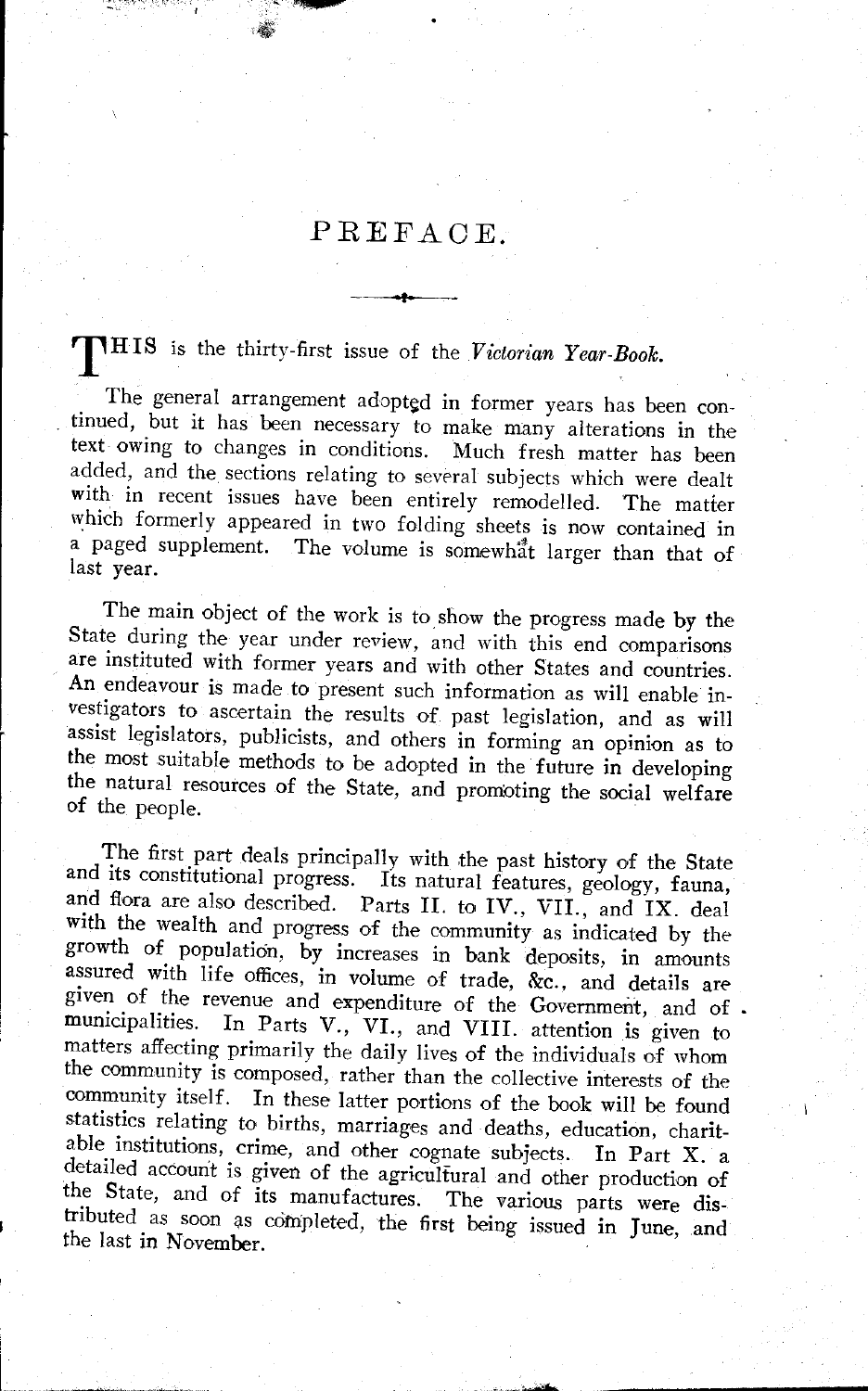The information in all the parts has been brought up to the latest possible date—in many instances to the middle of the year 19 I 1.

Among the new features of the present volume, the following may be specially mentioned: $-$ 

A list of outstanding events in Victorian history from the date of its first colonization to the year 1900; a description of the new naval and military defence schemes; a statement of the taxation imposed by the recent State and Federal Land. Tax Acts; a number of new tahles showing the increase or decrease of crimes of various kinds during. the last forty years, the degree of education possessed by prisoners, and the religions professed by them; and a table showing the extent to which the reduction in the death-rate of Melbourne in recent years has been due to a decline in the mortalities from certain diseases.

The information relating to the Melbourne and Metropolitan Board of Works which appeared last vear in part " Municipal Statistics" has been recast. An investigation was made this year for the first time into the cases of phthisis reported to the Board of Health, and valuable information was therehv obtained in regard to the prevalence of the disease in various areas of the State, the incidence of the attack at different ages, and the probability of recovering from the disease. The results are given in part "Vital Statistics."

A census of the Commonwealth was taken on 2nd April, 19II, but at the date of going to press the only complete results available are the populations of the various States. Approximate populations of the principal cities in the Commonwealth, and of the different portions of Melbourne, are given in part " Population."

An appendix has been added which contains information received after the parts dealing with the subjects referred to therein were sent to press.

The Commonwealth Government has discontinued keeping records of goods passing between the States since September, 1910, and in consequence of this it is unfortunately no longer possible to give the total imports and exports of the State. The oversea imports and exports are recorded as formerly.

\_\_\_\_\_\_\_\_\_\_\_\_ ~, \_~"'.\_~.L.~. \_\_\_\_\_ ~~., \_\_ .,~ ..

where the property of the con-

iff